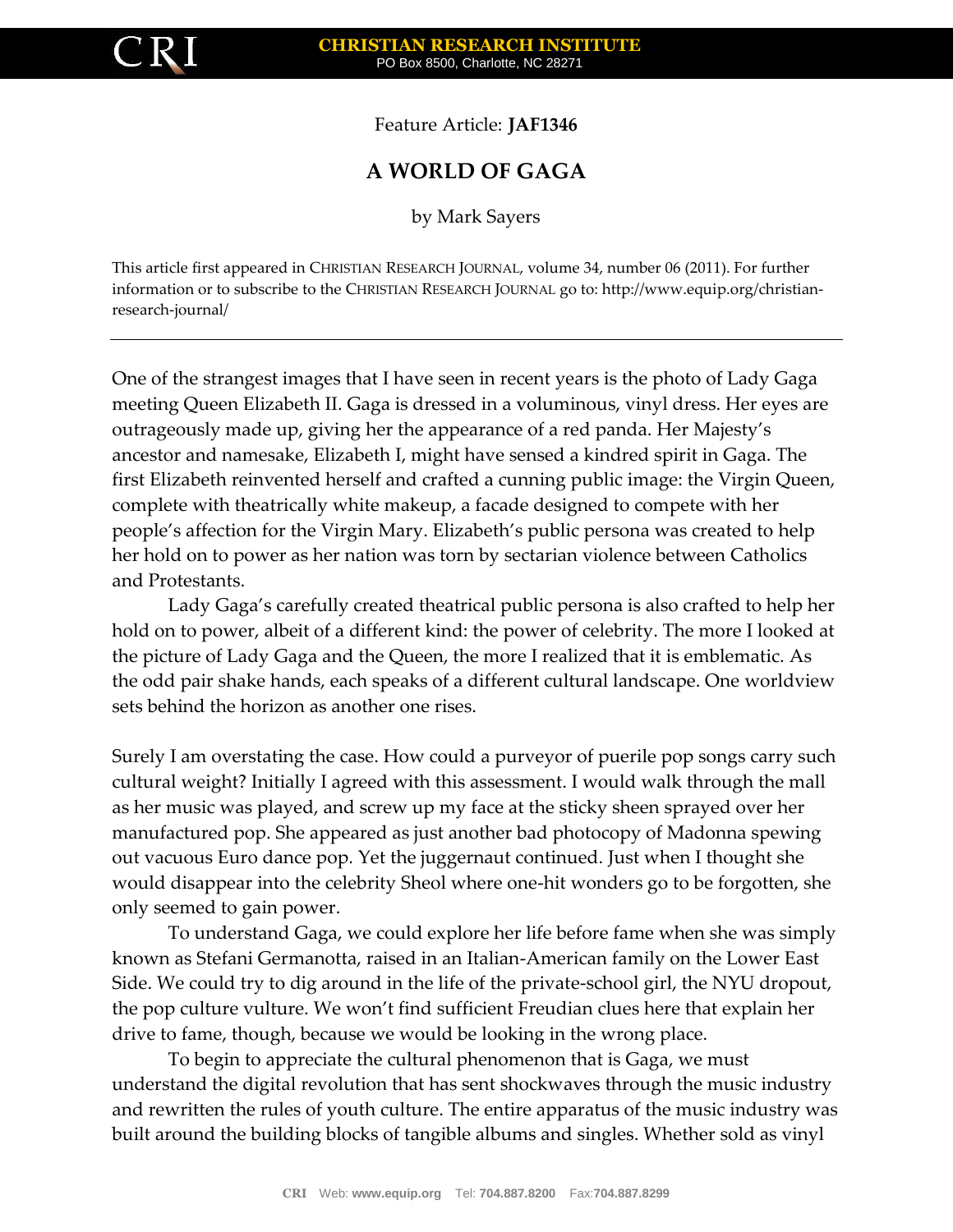or as CDs, they were able to be held in your hand. Then the Internet changed everything: music became digital and was easily passed from one person to another in seconds, and often for no money. Very quickly music lost its profitability. No longer did albums and singles make money.

After the initial shock, the music business began to understand that the money was in concerts, merchandising, and commercial tie-ins. Kids were no longer sitting around bored, listening to records; they were online and overstimulated, sharing and inhabiting the social networking platforms. Everyone understood that a revolution had occurred, yet no one could figure out how to make money out of the new environment. Enter stage left Gaga.

In a time when most are struggling to keep up with emergent technologies and the barely born phenomenon of social networking, Gaga has achieved mastery of this new media landscape. Lady Gaga is the most followed person on Twitter. As I write this, she has almost eleven and a half million followers on Twitter. The blogging platform Tumblr crashed when she launched her own blog there; when her album was released on Amazon, she crashed that site. U.S. sales of her *Born This Way* album the first week of release were above the million mark, and most of those purchases were digital. In a time when the music industry is struggling to make money, Gaga is printing the stuff for fun. At this moment Lady Gaga is one of the most powerful women in the world, and the most powerful in music. In only a handful of years, she has generated the kind of loyal fan base that other artists take decades to form.

What was different about Gaga? Every band and artist was online and utilizing Twitter and Facebook. Their music could be purchased on Amazon or iTunes. What Gaga—and the marketing teams behind her—managed to achieve was to create a kind of movement. Media commentators Clay Shirky and Seth Godin have both awakened us to the way in which social networking has enabled a new kind of social gathering, one in which followers can connect, share information, and create quick social traction, which in turn can lead to social momentum. We have seen such dynamics occur in places like Iran, and during "The Arab Spring." These movements were not just simply fueled by social media; rather, it was the confluence of emergent technologies with a narrative that spoke of freedom from repression and totalitarian rule. The same principle applies with the popularity of Gaga, who also attaches a narrative to her music, publicity, and performance.

Gaga's narrative also speaks of freedom from repression, but for Gaga repression is the constraints that society puts on individuals, and freedom is being yourself, becoming a star, and expressing yourself. Gaga recasts the struggle for freedom from the social and political realms to the individualist and the therapeutic. Gaga's world is one where freedom is not the opportunity to vote, live, and work in peace, free from oppression. Rather freedom is the opportunity to sleep with whom you want, to take drugs, or to be interviewed by Anderson Cooper in your underwear with a prop saw in your hand. For Gaga, this transgressive approach to art and life is a way of conquering past hurts; rummaging through the history of popular culture is therapeutically salvific. Gaga comments, "I find freedom in my ability to transform and liberate myself (and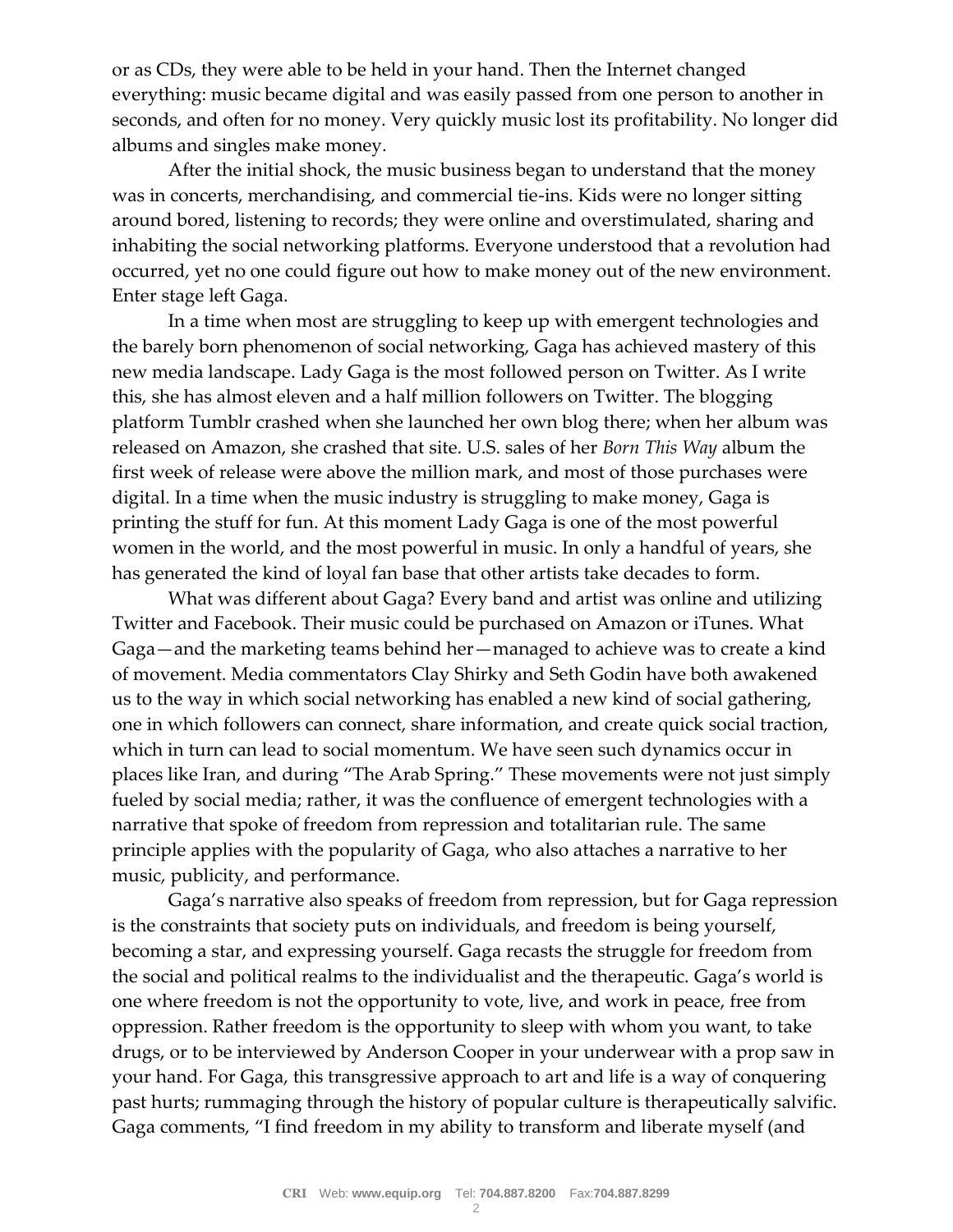others) with art and style—because those are the things that freed me from my sadness, from the social scars."

What is the fount of Gaga's sadness? What created her social scars? Gaga points to a painful breakup with a past boyfriend, the death of her grandfather, and the bullying she experienced in high school. While we don't want to denigrate any of these experiences, they are hardly earth-shattering tragedies. Such social scars are made even more ironic once one considers that Gaga stands as the current queen of American popular music, an art form whose roots are born out of the pain of the African American experience. Gaga is no Billie Holiday. She is, instead, a young woman from an upper-middle-class Manhattan family, who attended the same private school as Nikki and Paris Hilton. Gaga's high school classmates have disputed her claims of isolation and bullying, noting she was popular and successful. Billie Holiday's rendition of "Strange Fruit" fused African American social exclusion with her own personal pain to create a sublime moment where American popular music became both high art and social protest. Gaga, in a far more calculated move, also attempts to do the same: to move into the world of high art and to articulate her audience's pain. Gaga's sadnesses, however, are typical upper-middle-class woes, but that is the point—they are accessible to those who buy her music and her message.

Gaga's therapeutic message seems at odds with the visuals of her art. On one hand you have the Gaga persona of a polite young woman on *Good Morning America* encouraging young people who are being bullied to believe in themselves and pursue their dreams. On the other hand, we have the Gaga persona appearing on stage and in music videos blending images of sex, death, and violence. Cultural critic Camille Paglia speculates that Gaga represents the death of sex, noting, "Despite showing acres of pallid flesh in the fetish-bondage garb of urban prostitution, Gaga isn't sexy at all she's like a gangly marionette or plasticised android. How could a figure so calculated and artificial, so clinical and strangely antiseptic, so stripped of genuine eroticism have become the icon of her generation? Can it be that Gaga represents the exhausted end of the sexual revolution?"

I am not sure that Gaga represents the death of sex. Rather I think that her art resonates with a generation whose worldview is shaped by a torrent of media in which sex and violence are inextricably linked. Gaga's music and art is designed for a generation for whom sexual abuse is the norm and hardcore pornography is part of the wallpaper of everyday life. These teens and young adults inhabit a world in which sex is no longer just about overexcited teenage hormones, but rather is an avenue toward social power. Gaga resonates with those navigating gender confusion, sexual dysfunction, the reality of absent parents, and who face the specter of self-harm. The illogical disconnect between Gaga's feel-good therapeutic message on daytime TV and the Dionysian themes of her performance art makes perfect sense to a conflicted generation who some days want to reach for the stars and other days just want to lie in the gutter, wasted.